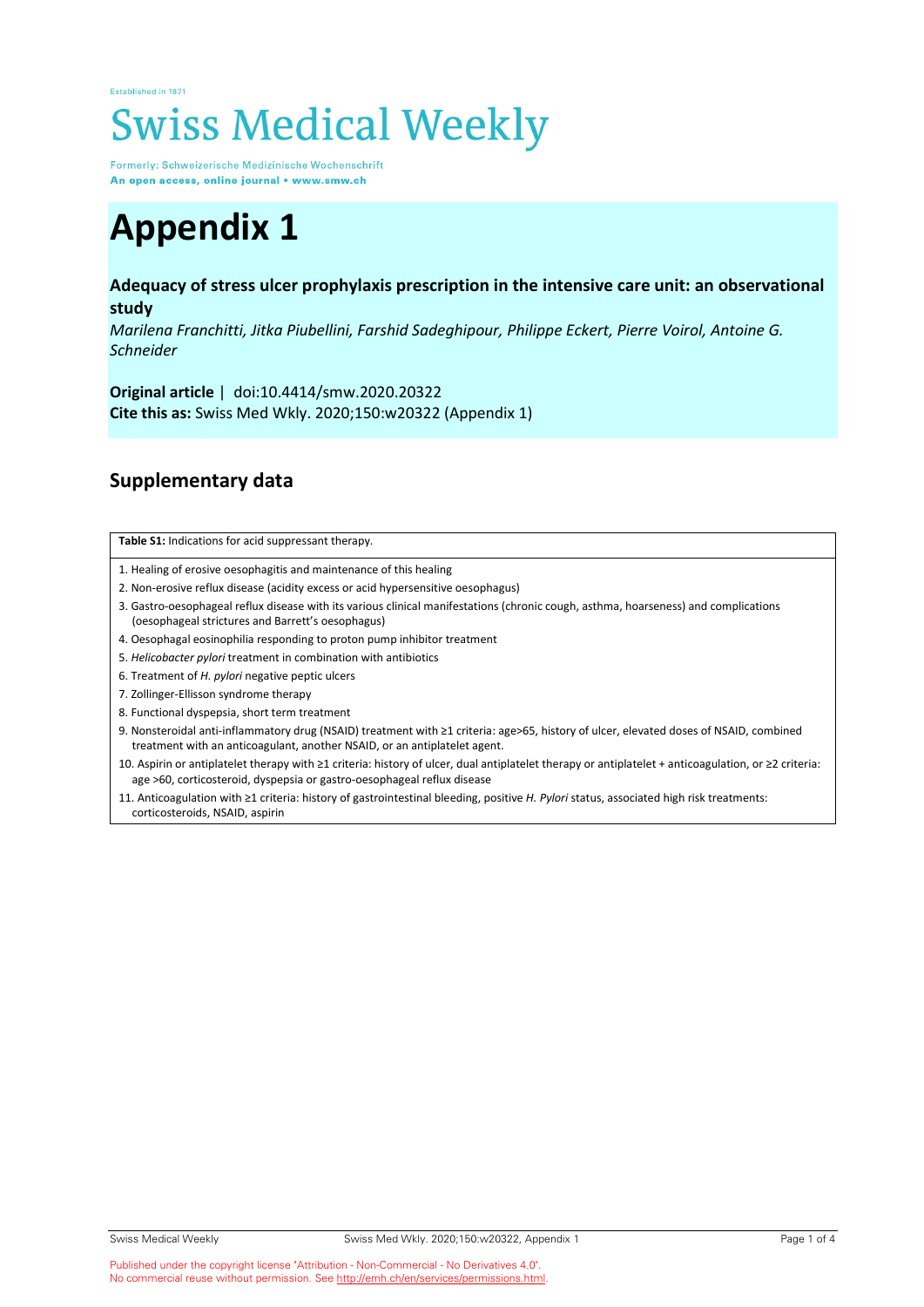| <b>Number of</b><br><b>First</b><br>Country<br>Year<br><b>Setting</b><br>Ref*<br>author<br>patients<br>6<br>Farley<br>2013<br>Australia<br>387<br>2 ICUs | <b>Main results</b><br>Among the 190 patients with newly initiated SUP in<br>the ICU, the therapy was continued on ICU                                                                                                                                                                                                                                                                                                                                                        |
|----------------------------------------------------------------------------------------------------------------------------------------------------------|-------------------------------------------------------------------------------------------------------------------------------------------------------------------------------------------------------------------------------------------------------------------------------------------------------------------------------------------------------------------------------------------------------------------------------------------------------------------------------|
|                                                                                                                                                          |                                                                                                                                                                                                                                                                                                                                                                                                                                                                               |
|                                                                                                                                                          | discharge in 63% without an indication and in 39%<br>on hospital discharge.                                                                                                                                                                                                                                                                                                                                                                                                   |
| 5 ICUs<br>10<br>Tan<br>2016<br>Australia<br>531                                                                                                          | Among the 184 patients with newly initiated SUP in<br>the ICU, 48.9% were still receiving the therapy on<br>hospital discharge. A documented indication was<br>present in only 10% of the patients.                                                                                                                                                                                                                                                                           |
| 703<br>Single ICU<br>11<br>Pavlov<br>2014<br><b>USA</b>                                                                                                  | In Epoch 1, 74% of patients had no acid suppressive<br>therapy on admission. Of those, 26.6% had such<br>therapy on hospital discharge, 19.1% without an<br>indication. In epoch 2, after medication<br>reconciliation, 61% of patients had no acid<br>suppressive therapy on admission, 14.6% had such<br>therapy on hospital discharge and 11.2% without<br>an indication.                                                                                                  |
| 13<br>2013<br>Switzerland<br>255<br>General surgery<br><b>Bez</b><br>department                                                                          | Among the 67 patients screened for SUP<br>prescription adequacy, 79% had no risk factor for<br>stress ulcer. 33% of those with de novo prescription<br>were discharged on SUP (without an indication in<br>86% of the cases).                                                                                                                                                                                                                                                 |
| 14<br>Farrell<br>2010<br><b>USA</b><br>210<br>Single ICU                                                                                                 | 87.1% of patients received SUP, 68.1% without any<br>indication, 60.4% continued on treatment at ICU<br>discharge and 31% were discharged home on SUP<br>without a new indication.                                                                                                                                                                                                                                                                                            |
| 15<br>Thomas<br>2010<br><b>USA</b><br>29348<br>Acute care<br>hospital<br>admissions<br>ICU = intensive care unit; SUP = stress ulcer prophylaxis         | Among eligible patients, 68.8% had acid-blocker<br>prescribed without an indication on hospital<br>discharge. Rates of inappropriate acid-blocker use<br>were approximately equal for patients who stayed<br>in the ICU versus non-ICU patients. Over the 4-year<br>period of the analysis, the total cost associated with<br>inappropriate continuation of acid-blocker therapy<br>in the first 30 days following hospital discharge was<br>approximately 3 million dollars. |

\* Reference numbers refer to the list in the main article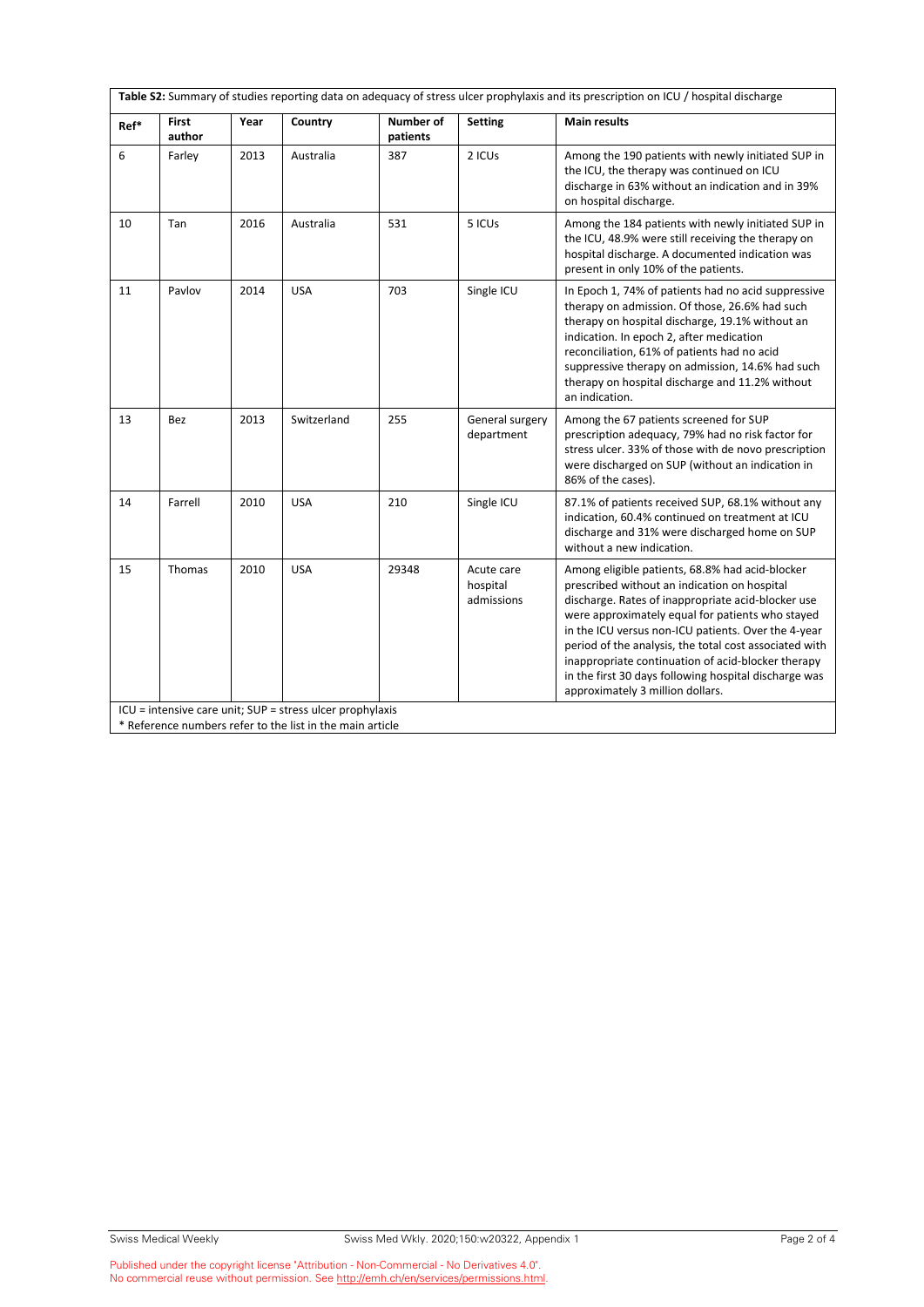|                          |                     | <b>Daily Cost</b> |                   | <b>Patients days</b> |            | <b>Total Cost over study period</b> |                                        |              | <b>Estimated yearly costs</b> |                                                                                  |              |
|--------------------------|---------------------|-------------------|-------------------|----------------------|------------|-------------------------------------|----------------------------------------|--------------|-------------------------------|----------------------------------------------------------------------------------|--------------|
|                          |                     | po                | iv                | Adequate             | Inadequate | Adequate                            | <b>Inadequate</b>                      | <b>Total</b> | Adequate                      | <b>Inadequate</b>                                                                | <b>Total</b> |
| <b>Actual price CHUV</b> | <b>Esomeprazole</b> |                   | CHF 0.02 CHF 1.24 | 218                  | 468        | CHF 190,53                          | CHF 409.03                             | CHF 599,56   | CHF 1 053,70                  | CHF 2 262,07                                                                     | CHF 3 315,77 |
|                          | <b>Ranitidine</b>   |                   | CHF 0,40 CHF 1,92 | 35                   | 75         | CHF 51,24                           | CHF 109,80                             | CHF 161,04   | CHF 283,37                    | CHF 607,23                                                                       | CHF 890,60   |
|                          | <b>Total</b>        |                   |                   | 253                  | 543        | CHF 241,77                          | CHF 518.83                             | CHF 760.60   | CHF 1 337,07                  | CHF 2 869.30                                                                     | CHF 4 206,37 |
| Min Public Price         | <b>Esomeprazole</b> |                   | CHF 0,60 CHF 8,75 | 218                  | 468        |                                     | CHF 1 374,49 CHF 2 950,74 CHF 4 325,23 |              |                               | CHF 7 601,35 CHF 16 318,49 CHF 23 919,83                                         |              |
|                          | Ranitidine          |                   | CHF 0.80 CHF 4.65 | 35                   | 75         | CHF 122.33                          | CHF 262.13                             | CHF 384.45   | CHF 676.49                    | CHF 1 449.63                                                                     | CHF 2 126,13 |
|                          | <b>Total</b>        |                   |                   | 253                  | 543        |                                     | CHF 1 496,82 CHF 3 212,87 CHF 4 709,68 |              | CHF 8 277.84                  | CHF 17 768,12 CHF 26 045,96                                                      |              |
| <b>Max public Price</b>  | <b>Esomeprazole</b> |                   | CHF 1.64 ######## | 218                  | 468        |                                     |                                        |              |                               | CHF 2 350.48 CHF 5 045.98 CHF 7 396.45 CHF 12 998.84 CHF 27 905.78 CHF 40 904.62 |              |
|                          | <b>Ranitidine</b>   |                   | CHF 0,80 CHF 4,65 | 35                   | 75         | CHF 122.33                          | CHF 262.13                             | CHF 384.45   | CHF 676.49                    | CHF 1 449.63                                                                     | CHF 2 126.13 |
|                          | <b>Total</b>        |                   |                   | 253                  | 543        |                                     |                                        |              |                               | CHF 2 472.80 CHF 5 308.10 CHF 7 780.90 CHF 13 675.34 CHF 29 355.41 CHF 43 030.75 |              |

**Figure S1**: Cost estimations.

Total cost over study period were estimated using the following formula:

Total cost over study period = DCO × nPD × (1 − %iv) + DCiv × (nPD x %iv)

where DCO = daily cost oral therapy; nPD = number of patient days; %iv = percentage intravenous therapy; DCiv = daily cost intravenous therapy

Conversion from study period to estimated cost was performed using the following formula:

Estimated yearly cost= (total cost over study period  $\div$  66)  $\times$  365

| <b>Calculation Parameters</b> |                  |                      |               |     |     |  |
|-------------------------------|------------------|----------------------|---------------|-----|-----|--|
| <b>Esomeprazole</b>           |                  | <b>Patients days</b> |               |     |     |  |
| Tablets / day                 | $\mathbf{1}$     | Adequate             |               |     | 253 |  |
| Amp / day                     | 1                |                      | Esomeprazole  | 218 |     |  |
| <b>Price Min</b>              |                  |                      | Ranitidine    | 35  |     |  |
| <b>Tablets</b>                | <b>CHF 0,60</b>  |                      |               |     |     |  |
| iv                            | <b>CHF 8,75</b>  | Inadequate           |               |     | 543 |  |
| <b>Price Max</b>              |                  |                      | Esomeprazole  | 468 |     |  |
| <b>Tablets</b>                | <b>CHF 1,64</b>  |                      | Ranitidine    | 75  |     |  |
| iv                            | <b>CHF 14,70</b> |                      |               |     |     |  |
| <b>Price CHUV</b>             |                  |                      | % intravenous |     |     |  |
| <b>Tablets</b>                | <b>CHF 0,02</b>  |                      |               |     |     |  |
| iv                            | <b>CHF 1,24</b>  |                      |               |     |     |  |
| Ranitidine                    |                  |                      |               |     |     |  |
| Tablets / day                 | 2                |                      |               |     |     |  |
| Amp / day                     | 3                |                      |               |     |     |  |
| Price                         |                  |                      |               |     |     |  |
| <b>Tablets</b>                | <b>CHF 0,40</b>  |                      |               |     |     |  |
| iv                            | <b>CHF 1,55</b>  |                      |               |     |     |  |
| Price CHUV                    |                  |                      |               |     |     |  |
| <b>Tablets</b>                | <b>CHF 0,20</b>  |                      |               |     |     |  |
| iv                            | <b>CHF 0,64</b>  |                      |               |     |     |  |
|                               |                  |                      |               |     |     |  |

**Figure S2:** Simulated costs for inpatients.